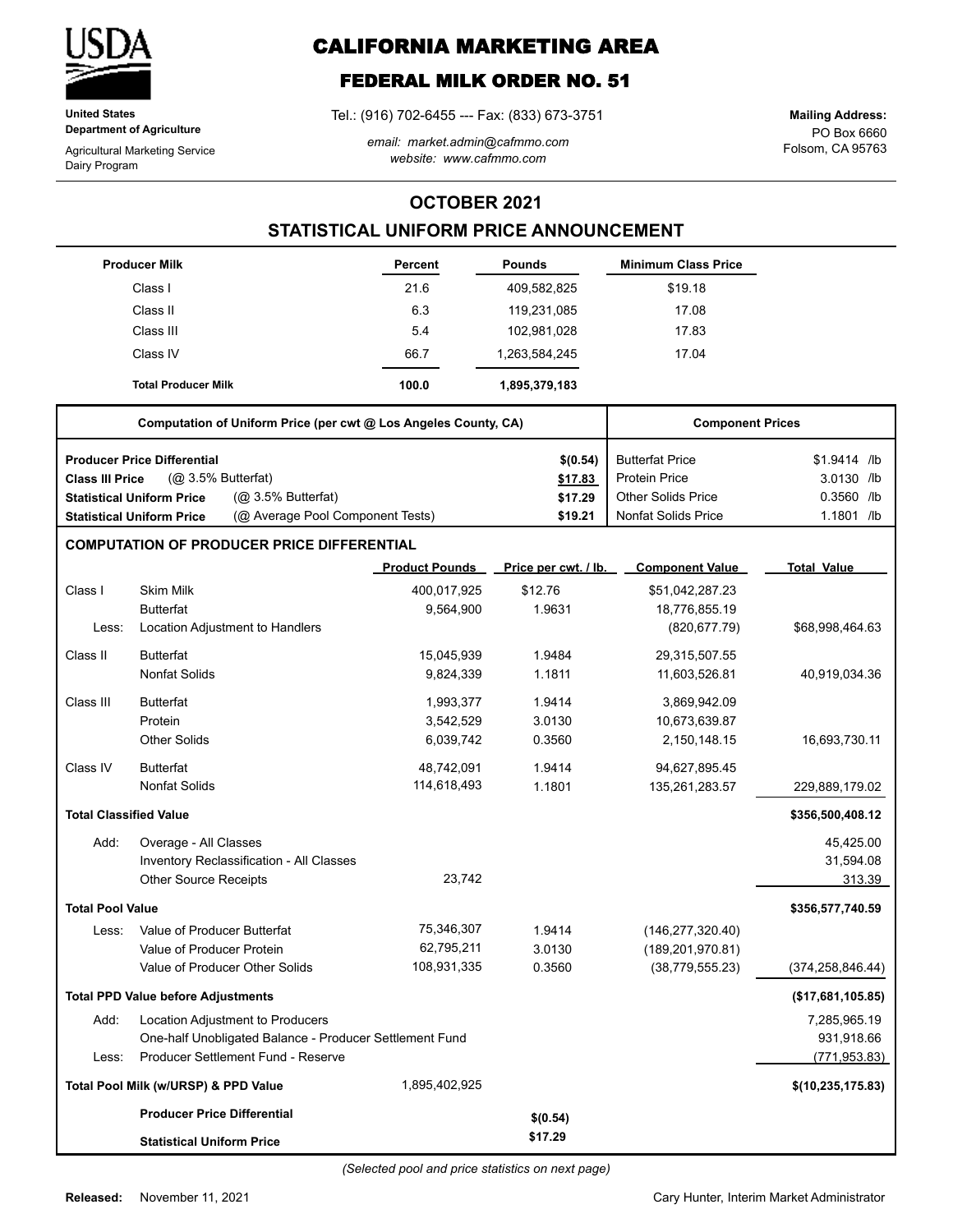# **CALIFORNIA MARKETING AREA**

## **FEDERAL MILK ORDER NO. 51**

| <b>Payment Schedule</b>                                      |                     |  |  |  |  |
|--------------------------------------------------------------|---------------------|--|--|--|--|
| <b>Payment Dates for the Month of:</b>                       | <b>OCTOBER 2021</b> |  |  |  |  |
| Payment TO the Producer Settlement Fund due on:              | November 16, 2021   |  |  |  |  |
| Payments FROM the Producer Settlement Fund made on:          | November 18, 2021   |  |  |  |  |
| Final payments TO a Cooperative Association must be made on: | November 18, 2021   |  |  |  |  |
| Final payments to Producers must be RECEIVED by:             | November 19, 2021   |  |  |  |  |
|                                                              |                     |  |  |  |  |

#### **Producer Price Differential and Statistical Uniform Price, by Zone Differential**

|                     | Zone<br>1/<br><b>Differential</b> | <b>Adjustment</b> | Producer<br><b>Price</b><br><b>Differential</b> | <b>Statistical</b><br><b>Uniform</b><br><b>Price</b> | 2/ |
|---------------------|-----------------------------------|-------------------|-------------------------------------------------|------------------------------------------------------|----|
|                     |                                   |                   | dollars per hundredweight                       |                                                      |    |
| As Announced:       | 2.10                              | 0.00              | (0.54)                                          | 17.29                                                |    |
| <b>Other Zones:</b> | 2.00                              | (0.10)            | (0.64)                                          | 17.19                                                |    |
|                     | 1.80                              | (0.30)            | (0.84)                                          | 16.99                                                |    |
|                     | 1.70                              | (0.40)            | (0.94)                                          | 16.89                                                |    |
|                     | 1.60                              | (0.50)            | (1.04)                                          | 16.79                                                |    |

Differentials listed apply to zones included in the California Marketing Area. Outside of this area, differentials may be above or below this range. Differentials apply on a county basis. 1/

2/ Prices at 3.5 percent butterfat, 2.99 percent protein, and 5.69 percent other solids.

#### **Producer Milk Received by Component Pounds**

| <b>Producer Milk Receipts</b> | <b>Skim</b>   | <b>Butterfat</b> | Protein<br><b>Pounds</b> | <b>Other Solids</b> | <b>Nonfat Solids</b> |
|-------------------------------|---------------|------------------|--------------------------|---------------------|----------------------|
| Class I                       | 400,017,925   | 9.564.900        | 13.728.722               | 23.972.721          | 37,701,443           |
| Class II                      | 104,185,146   | 15.045.939       | 3,582,883                | 6,241,456           | 9,824,339            |
| Class III                     | 100,987,651   | 1,993,377        | 3.542.529                | 6,039,742           | 9,582,271            |
| Class IV                      | 1.214.842.154 | 48.742.091       | 41,941,077               | 72,677,416          | 114,618,493          |
| <b>Total Producer Milk</b>    | 1,820,032,876 | 75,346,307       | 62,795,211               | 108,931,335         | 171,726,546          |

#### **Selected Pool Statistics**

| Est Class I Percentages |       |   | Average test of producer receipts: |        |  |
|-------------------------|-------|---|------------------------------------|--------|--|
| <b>Skim</b>             | 16.38 | % | Butterfat                          | 3.98 % |  |
| <b>Butterfat</b>        | 9.81  | % | Protein                            | 3.31%  |  |
|                         |       |   | <b>Other Solids</b>                | 5.75 % |  |

#### **Administrative Assessment and Marketing Service Deduction**

| § 1000.85 - Assessment for order administration | \$0,000 per hundredweight |
|-------------------------------------------------|---------------------------|
| § 1000.86 - Deduction for marketing services    | \$0.040 per hundredweight |